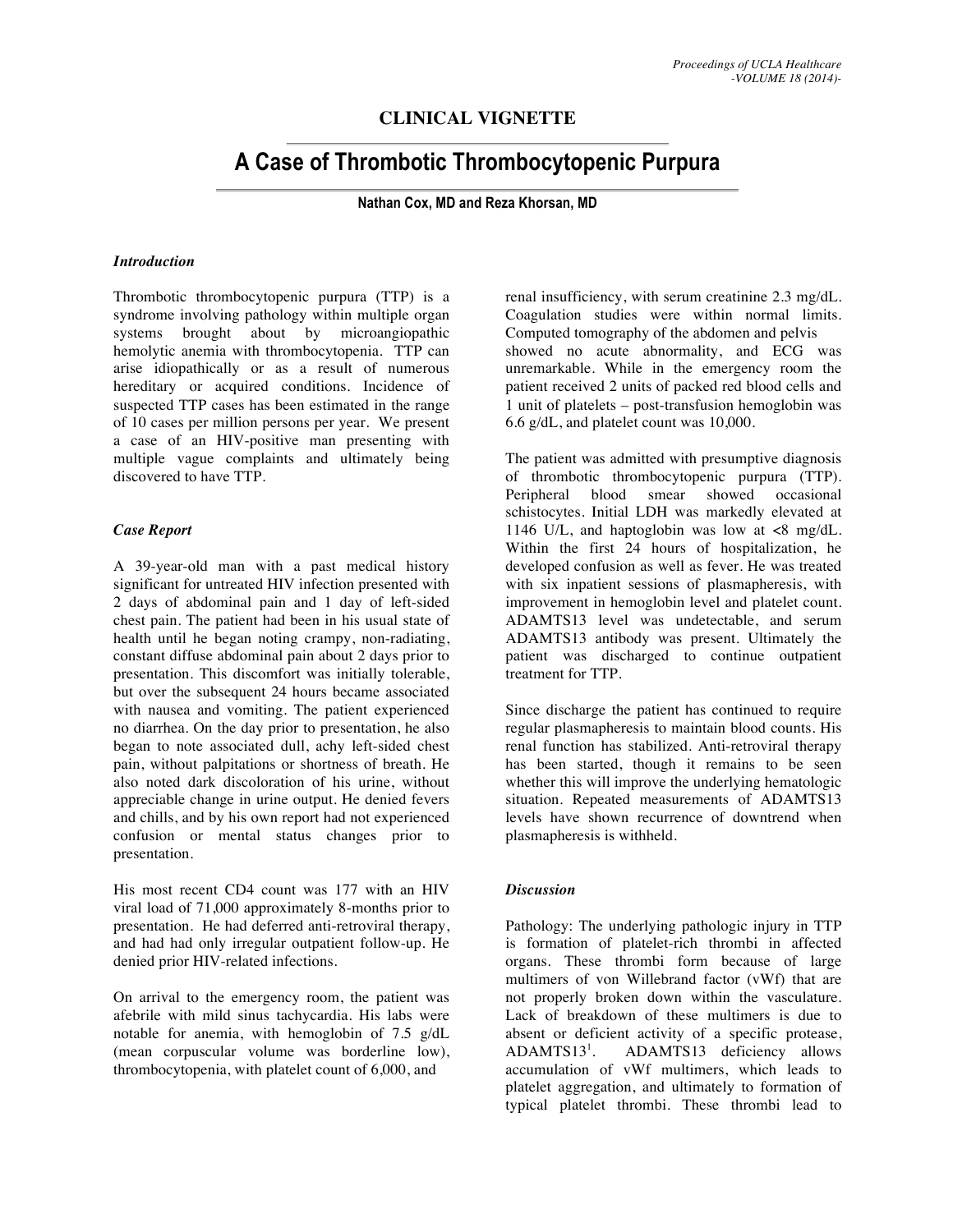microangiopathic hemolytic anemia (via mechanical "shearing" of red blood cells, causing formation of schistocytes which can be seen on peripheral smear), thrombocytopenia (through consumption), and organ dysfunction (through microvascular damage).

Causes: TTP has been noted idiopathically and with numerous underlying pathologies. Idiopathic cases are attributable most often to either a lack of ADAMTS13 activity or to an antibody directed against ADAMTS1 $3^{2, 3}$ . Multiple other underlying abnormalities have been implicated in development of TTP, including disseminated malignancy, multiple chemotherapeutic and immunosuppressive agents (such as cisplatin, oxaliplatin, gemcitabine, cyclosporine, and tacrolimus among many others), following infection with Shiga toxin-producing E. coli, during or following pregnancy, in autoimmune disorders (especially when anti-phospholipid antibodies are present, such as in systemic lupus erythematosus), secondary to numerous medications (among them clopidogrel and valacyclovir), and finally in the setting of  $HIV^{4,14}$ . Many of these secondary causes of TTP still involve absent or deficient ADAMTS13. In cases of TTP without ADAMTS13 deficiency, pathogenesis has not been fully elucidated, but has been postulated to involve endothelial injury and genetic factors. Specifically, HIV-related TTP in which ADAMTS13 level is not depressed has been attributed at least in part to endothelial injury, which would presumably favor formation of microthrombi<sup>15</sup>.

Diagnosis: A 1964 review of all published cases yielded a "classic pentad" of clinical findings present in TTP cases: thrombocytopenia, microangiopathic hemolytic anemia, neurologic signs and symptoms, renal function abnormalities, and fever<sup>16</sup>. However, as therapeutic measures have emerged and evolved, improving prognosis of patients diagnosed and treated promptly, the importance of early diagnosis has become paramount. As such, it is now considered appropriate to initiate treatment for those patients found to have only otherwise-unexplained microangiopathic hemolytic anemia and thrombocytopenia<sup>9</sup>.

Treatment: The cornerstone of treatment of TTP has been therapeutic plasma exchange<sup>17</sup>. Prior to plasma exchange, the survival rate in adults was dismal, around 5%. Since the introduction of plasma Since the introduction of plasma exchange over 30 years ago, this has risen to around 80%. The mode of action in plasma exchange is thought to be the removal of large vWF multimers, with replacement by fresh frozen plasma (FFP) or cryoprecipitate, which have therapeutic levels of ADAMTS13. A case series has shown benefit of cryoprecipitate over FFP in plasma exchange therapy<sup>18</sup> but another study did not show a difference<sup>19</sup>. Simple plasma infusion can be performed if timely plasma exchange is not feasible, however, outcomes are inferior<sup>17</sup>.

Treatment protocols are largely empirical, with few formal guidelines. Most typically, plasma exchange is performed on a daily basis, using 1 to 1.5 plasma volumes per exchange for five to seven days. Progress is monitored by following the platelet count, serum LDH and neurologic symptoms – as these three parameters improve first. Correction of the micro-angiopathic hemolytic anemia and kidney dysfunction lag.

After five to seven treatments, daily plasma exchange can be stopped, with monitoring of platelets thereafter. Patients will frequently have exacerbations and need additional plasma exchanges 2 to 3 times weekly. If, after two weeks of monitoring, platelets are stable and there are no other clinical indications for continued treatment, the central venous catheter can be removed. Remission is defined as 30 days of normal platelet counts without the need for plasma exchange. Occasionally patients will have relapse after remission, necessitating a new cycle of plasmapheresis.

Plasma exchange is not without risk. Most of the morbidity and mortality are due to central venous catheter infections and thrombosis, or problems related to catheter insertion, hemorrhage, or pneumothorax<sup>20</sup>. Furthermore, the procedure can precipitate hypocalcemia and hypotension.

In addition to the cornerstone plasma exchange, there seems to be a role for glucocorticoids. They are most commonly given to patients with idiopathic TTP, concurrent with plasma exchange, or to patients who have relapsed. Doses are usually 1 to 2 mg of prednisone per kg per day, or one gram of methylprednisolone per day for three days intravenously $2<sup>1</sup>$ .

In patients with refractory or relapsing disease, other immunosuppressive agents may be tried. Rituximab has shown some benefit<sup>22, 23</sup>, as has cyclosporine in a few case reports<sup>24-26</sup>. Vincristine, cyclophosphamide and IVIG may also have a role in refractory cases<sup>27,</sup> 28. However, none of these medications should be a substitute for plasma exchange.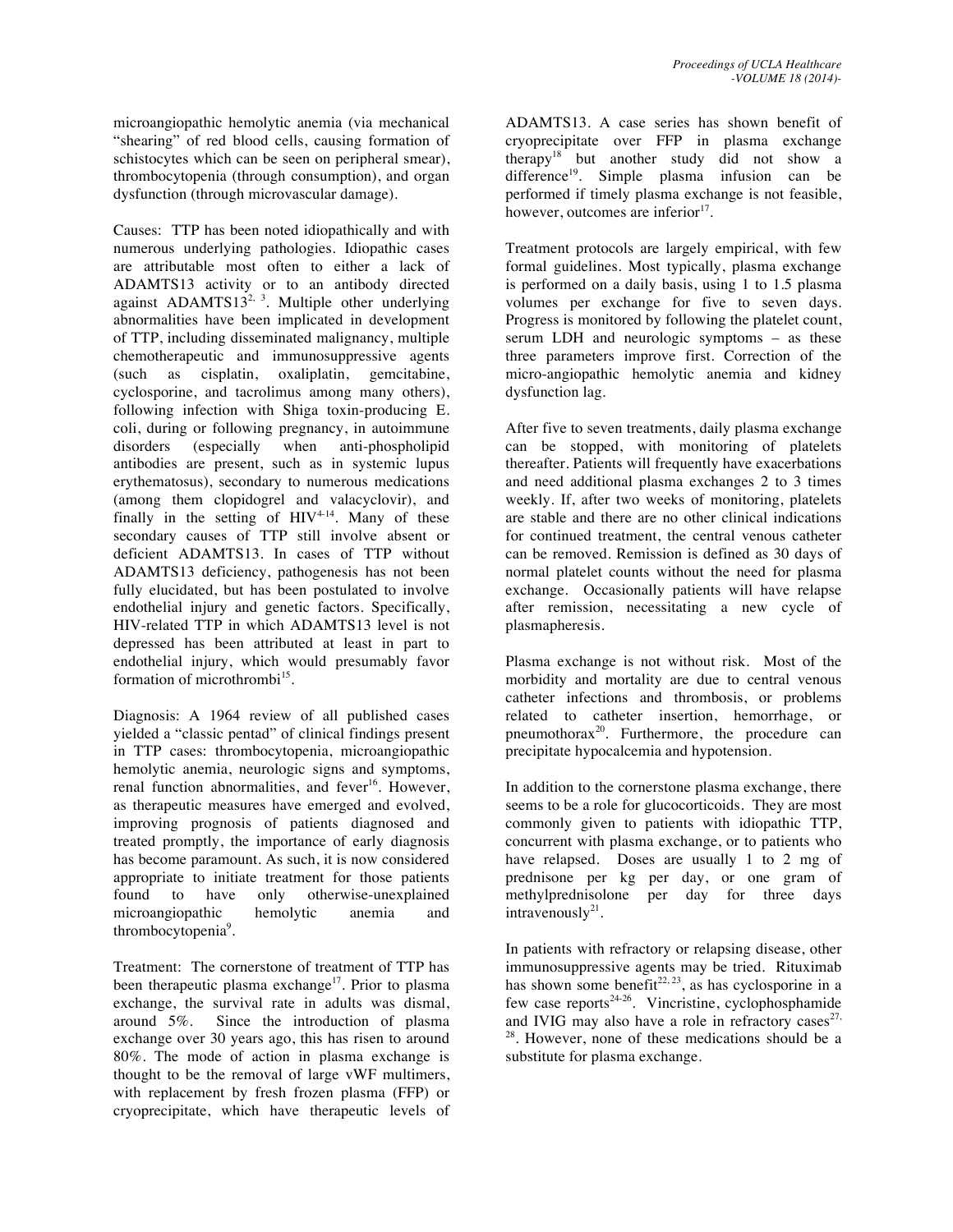#### **REFERENCES**

- 1. **Levy GG, Nichols WC, Lian EC, Foroud T, McClintick JN, McGee BM, Yang AY, Siemieniak DR, Stark KR, Gruppo R, Sarode R, Shurin SB, Chandrasekaran V, Stabler SP, Sabio H, Bouhassira EE, Upshaw JD Jr, Ginsburg D, Tsai HM**. Mutations in a member of the ADAMTS gene family cause thrombotic thrombocytopenic purpura. *Nature*. 2001 Oct 4;413(6855):488-94. PubMed PMID: 11586351.
- 2. **Furlan M, Robles R, Galbusera M, Remuzzi G, Kyrle PA, Brenner B, Krause M, Scharrer I, Aumann V, Mittler U, Solenthaler M, Lämmle B**. von Willebrand factor-cleaving protease in thrombotic thrombocytopenic purpura and the hemolytic-uremic syndrome. *N Engl J Med*. 1998 Nov 26;339(22):1578-84. PubMed PMID: 9828245.
- 3. **Kremer Hovinga JA, Vesely SK, Terrell DR, Lämmle B, George JN**. Survival and relapse in patients with thrombotic thrombocytopenic purpura. *Blood*. 2010 Feb 25;115(8):1500-11; quiz 1662. doi: 10.1182/blood-2009-09- 243790. Epub 2009 Dec 23. PubMed PMID: 20032506.
- 4. **Lesesne JB, Rothschild N, Erickson B, Korec S, Sisk R, Keller J, Arbus M, Woolley PV, Chiazze L, Schein PS, et al**. Cancer-associated hemolytic-uremic syndrome: analysis of 85 cases from a national registry. *J Clin Oncol*. 1989 Jun;7(6):781-9. Review. PubMed PMID: 2497229.
- 5. **Canpolat C, Pearson P, Jaffe N**. Cisplatin-associated hemolytic uremic syndrome. Cancer. 1994 Dec 1;74(11):3059-62. *Review*. PubMed PMID: 7954269.
- 6. **Zupancic M, Shah PC, Shah-Khan F**. Gemcitabineassociated thrombotic thrombocytopenic purpura. *Lancet Oncol*. 2007 Jul;8(7):634-41. Review. PubMed PMID: 17613425.
- 7. **Beaufils H, de Groc F, Gubler MC, Wechsler B, Le Hoang P, Baumelou A, Chomette G, Jacobs C**. Hemolytic uremic syndrome in patients with Behçet's disease treated with cyclosporin A: report of 2 cases. *Clin Nephrol*. 1990 Oct;34(4):157-62. PubMed PMID: 2257701.
- 8. **Trimarchi HM, Truong LD, Brennan S, Gonzalez JM, Suki WN**. FK506-associated thrombotic microangiopathy: report of two cases and review of the literature. *Transplantation*. 1999 Feb 27;67(4):539-44. Review. PubMed PMID: 10071024.
- 9. **George JN**. How I treat patients with thrombotic thrombocytopenic purpura: 2010. *Blood*. 2010 Nov 18;116(20):4060-9. doi: 10.1182/blood-2010-07-271445. Epub 2010 Aug 4. Erratum in: Blood. 2011 May 19;117(20):5551. PubMed PMID: 20686117.
- 10. **Vesely SK, Li X, McMinn JR, Terrell DR, George JN**. Pregnancy outcomes after recovery from thrombotic thrombocytopenic purpura-hemolytic uremic syndrome. *Transfusion*. 2004 Aug;44(8):1149-58. PubMed PMID: 15265118.
- 11. **Nesher G, Hanna VE, Moore TL, Hersh M, Osborn TG**. Thrombotic microangiographic hemolytic anemia in systemic lupus erythematosus. *Semin Arthritis Rheum*. 1994 Dec;24(3):165-72. Review. PubMed PMID: 7899874.
- 12. **Bennett CL, Connors JM, Carwile JM, Moake JL, Bell WR, Tarantolo SR, McCarthy LJ, Sarode R, Hatfield AJ, Feldman MD, Davidson CJ, Tsai HM**. Thrombotic thrombocytopenic purpura associated with clopidogrel. *N Engl J Med*. 2000 Jun 15;342(24):1773-7. PubMed PMID: 10852999.
- 13. **Feinberg JE, Hurwitz S, Cooper D, Sattler FR, MacGregor RR, Powderly W, Holland GN, Griffiths PD, Pollard RB, Youle M, Gill MJ, Holland FJ, Power ME, Owens S, Coakley D, Fry J, Jacobson MA**. A

randomized, double-blind trial of valaciclovir prophylaxis for cytomegalovirus disease in patients with advanced human immunodeficiency virus infection. AIDS Clinical Trials Group Protocol 204/Glaxo Wellcome 123-014 International CMV Prophylaxis Study Group. *J Infect Dis*. 1998 Jan;177(1):48-56. PubMed PMID: 9419169.

- 14. **Gervasoni C, Ridolfo AL, Vaccarezza M, Parravicini C, Vago L, Adorni F, Cappelletti A, d'Arminio Monforte A, Galli M**. Thrombotic microangiopathy in patients with acquired immunodeficiency syndrome before and during the era of introduction of highly active antiretroviral therapy. *Clin Infect Dis*. 2002 Dec 15;35(12):1534-40. Epub 2002 Dec 2. PubMed PMID: 12471574.
- 15. **Alpers CE**. Light at the end of the TUNEL: HIV-associated thrombotic microangiopathy. *Kidney Int.* 2003 thrombotic microangiopathy. *Kidney Int*. 2003 Jan;63(1):385-96. PubMed PMID: 12472814.
- 16. **Amorosi EL, Ultmann JE**. Thrombotic thrombocytopenic purpura: Report of 16 cases and review of the literature. *J Medicine*. 1966;45:139.
- 17. **Rock GA, Shumak KH, Buskard NA, Blanchette VS, Kelton JG, Nair RC, Spasoff RA.** Comparison of plasma exchange with plasma infusion in the treatment of thrombotic thrombocytopenic purpura. Canadian Apheresis Study Group. *N Engl J Med*. 1991 Aug 8;325(6):393-7. PubMed PMID: 2062330.
- 18. **Rock G, Shumak KH, Sutton DM, Buskard NA, Nair RC**. Cryosupernatant as replacement fluid for plasma exchange in thrombotic thrombocytopenic purpura. Members of the Canadian Apheresis Group. *Br J Haematol*. 1996 Aug;94(2):383-6. PubMed PMID: 8759902.
- 19. **Rock G, Anderson D, Clark W, Leblond P, Palmer D, Sternbach M, Sutton D, Wells G**; Canadian Apheresis Group; Canadian Association of Apheresis Nurses. Does cryosupernatant plasma improve outcome in thrombotic thrombocytopenic purpura? No answer yet. *Br J Haematol*. 2005 Apr;129(1):79-86. PubMed PMID: 15801959.
- 20. **Howard MA, Williams LA, Terrell DR, Duvall D, Vesely SK, George JN**. Complications of plasma exchange in patients treated for clinically suspected thrombotic thrombocytopenic purpura-hemolytic uremic syndrome. *Transfusion*. 2006 Jan;46(1):154-6. PubMed PMID: 16398746.
- 21. **Allford SL, Hunt BJ, Rose P, Machin SJ**; Haemostasis and Thrombosis Task Force, British Committee for Standards in Haematology. Guidelines on the diagnosis and management of the thrombotic microangiopathic haemolytic anaemias. *Br J Haematol*. 2003 Feb;120(4):556-73. PubMed PMID: 12588343
- 22. **George JN, Woodson RD, Kiss JE, Kojouri K, Vesely SK**. Rituximab therapy for thrombotic thrombocytopenic purpura: a proposed study of the Transfusion Medicine/Hemostasis Clinical Trials Network with a systematic review of rituximab therapy for immunemediated disorders. *J Clin Apher*. 2006 Apr;21(1):49-56. PubMed PMID: 16619232.
- 23. **Caramazza D, Quintini G, Abbene I, Malato A, Saccullo G, Lo Coco L, Di Trapani R, Palazzolo R, Barone R, Mazzola G, Rizzo S, Ragonese P, Aridon P, Abbadessa V, Siragusa S**. Relapsing or refractory idiopathic thrombotic thrombocytopenic purpura-hemolytic uremic syndrome: the role of rituximab. *Transfusion*. 2010 Dec:50(12):2753-60. doi: 10.1111/j.1537-2995.2010.02763.x. Review. PubMed PMID:20576013.
- 24. **Kierdorf H, Maurin N, Heintz B**. Cyclosporine for thrombotic thrombocytopenic purpura. *Ann Intern Med*. 1993 Jun 15;118(12):987-8. PubMed PMID: 8489121.